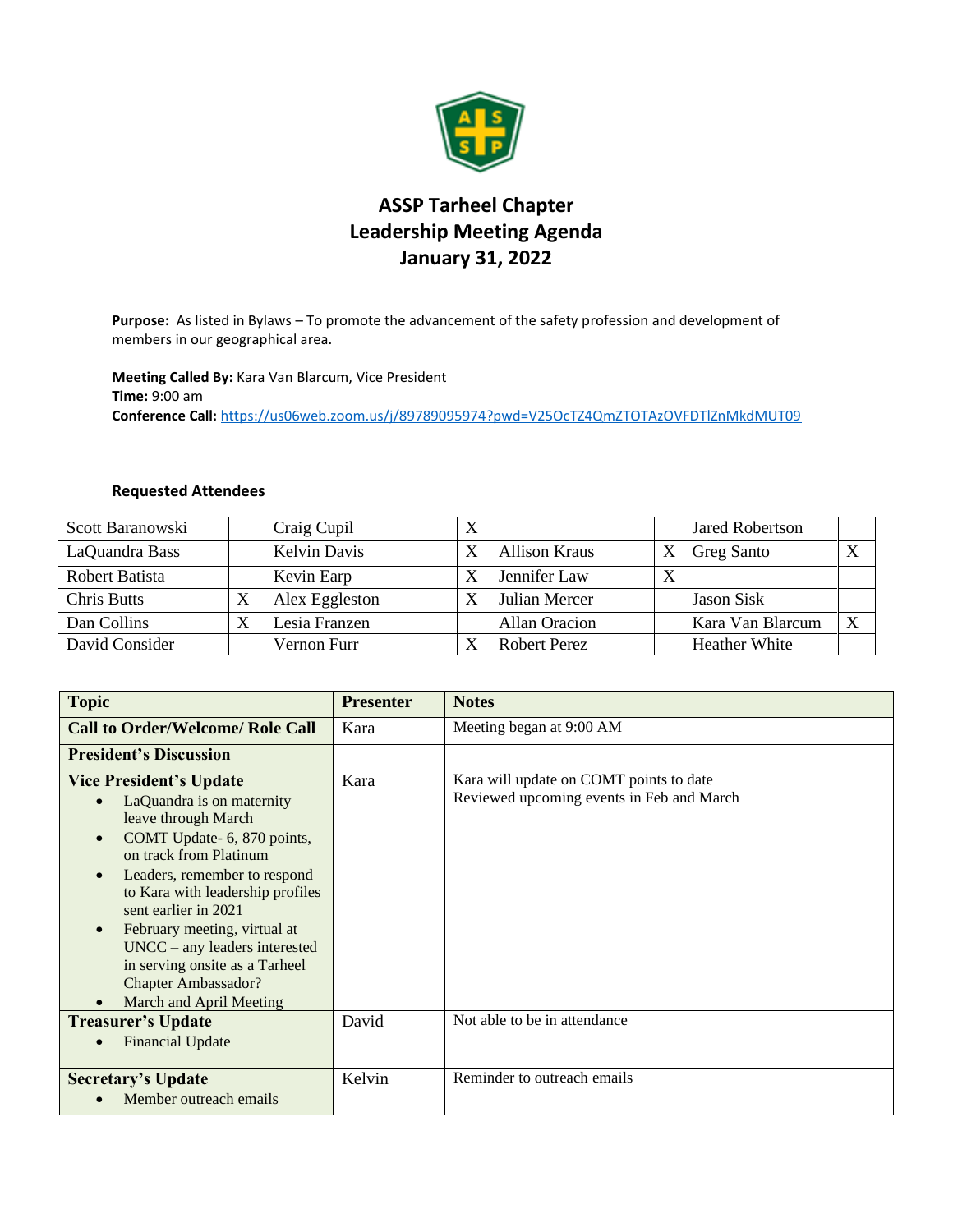

| <b>Program Chair</b>                                                   | Jared       | Not in attendance                                                                                                                            |
|------------------------------------------------------------------------|-------------|----------------------------------------------------------------------------------------------------------------------------------------------|
| Monthly chapter meeting                                                |             |                                                                                                                                              |
| update<br><b>Chapter Communications/ Public</b>                        |             | Alex will need to step back from leadership role due to professional                                                                         |
| <b>Relations</b>                                                       | Alex, Allan | and personal priorities.                                                                                                                     |
| Distribute meeting notices 3-4<br>$\bullet$                            |             |                                                                                                                                              |
| weeks prior to the meeting date                                        |             |                                                                                                                                              |
| <b>WISE</b>                                                            | Jennifer &  | March speaker lined $up - virtual$ .                                                                                                         |
| Host at least two WISE event<br>$\bullet$                              | Lesia       | Charlotte based non-profit that trains girls to build and teaches skills<br>to enter the construction industry and apprentice opportunities. |
| (webinar, social gathering, book<br>club)                              |             | Sent donation list (PPE) ideas to David Consider                                                                                             |
| <b>Update on March Speaker for</b><br>$\bullet$                        |             | Develop a speaking topic summary and speaker bio                                                                                             |
| meeting (Women's History                                               |             |                                                                                                                                              |
| Month)                                                                 |             |                                                                                                                                              |
| <b>BISE</b><br>Host at least one BISE event<br>$\bullet$               | Craig       | Had BISE networking event. Welcomed new members and<br>recognized long service and discussed future events. Crag working                     |
| (webinar, social gathering)                                            |             | on a flyer to post.                                                                                                                          |
|                                                                        |             |                                                                                                                                              |
|                                                                        |             | Feb 2 – Psychological Safety 11:30 AM CST<br>March 11 – BISE Healthcare practice specialty – lunch and learn                                 |
|                                                                        |             | Membership survey to be completed. Planning a network social                                                                                 |
|                                                                        |             | event once the pandemic subsides.                                                                                                            |
| <b>Emerging Professionals</b>                                          | Vacant      |                                                                                                                                              |
| Schedule one chapter meeting<br>$\bullet$                              |             |                                                                                                                                              |
| at UNCC with content relevant                                          |             |                                                                                                                                              |
| to emerging professionals                                              |             |                                                                                                                                              |
| Host at least one EP event<br>$\bullet$<br>(webinar, social gathering) |             |                                                                                                                                              |
| <b>HSP</b>                                                             | Robert      |                                                                                                                                              |
| Host at least one HSP event                                            |             |                                                                                                                                              |
| (webinar, social gathering)                                            |             |                                                                                                                                              |
| <b>Social Media</b>                                                    | Vernon      | Provide and items that need to be posted to the website and all social                                                                       |
| Use social media to connect<br>$\bullet$<br>with members- discussion   |             | media platforms<br>Vernon will send a link to the group to follow all of our platforms                                                       |
| topics, polls                                                          |             | for members to share with others.                                                                                                            |
| Post job opportunities<br>$\bullet$                                    |             |                                                                                                                                              |
| Post member achievements                                               |             |                                                                                                                                              |
| <b>Foundation Liaison</b>                                              | Scott       | <b>Safety Foundation</b>                                                                                                                     |
| Updates<br>$\bullet$                                                   |             | ASSP Foundation academic scholarships applications ended                                                                                     |
|                                                                        |             | $1/15/22$ .                                                                                                                                  |
| <b>Governmental Affairs</b>                                            | Scott       | Govt. Affairs                                                                                                                                |
| Updates                                                                |             | <b>OSHA Withdrawing Vaccination and Testing Emergency</b>                                                                                    |
|                                                                        |             | <b>Temporary Standard</b>                                                                                                                    |
|                                                                        |             | OSHA is withdrawing the COVID-19 vaccination and                                                                                             |
|                                                                        |             | testing emergency temporary standard (ETS) issued on                                                                                         |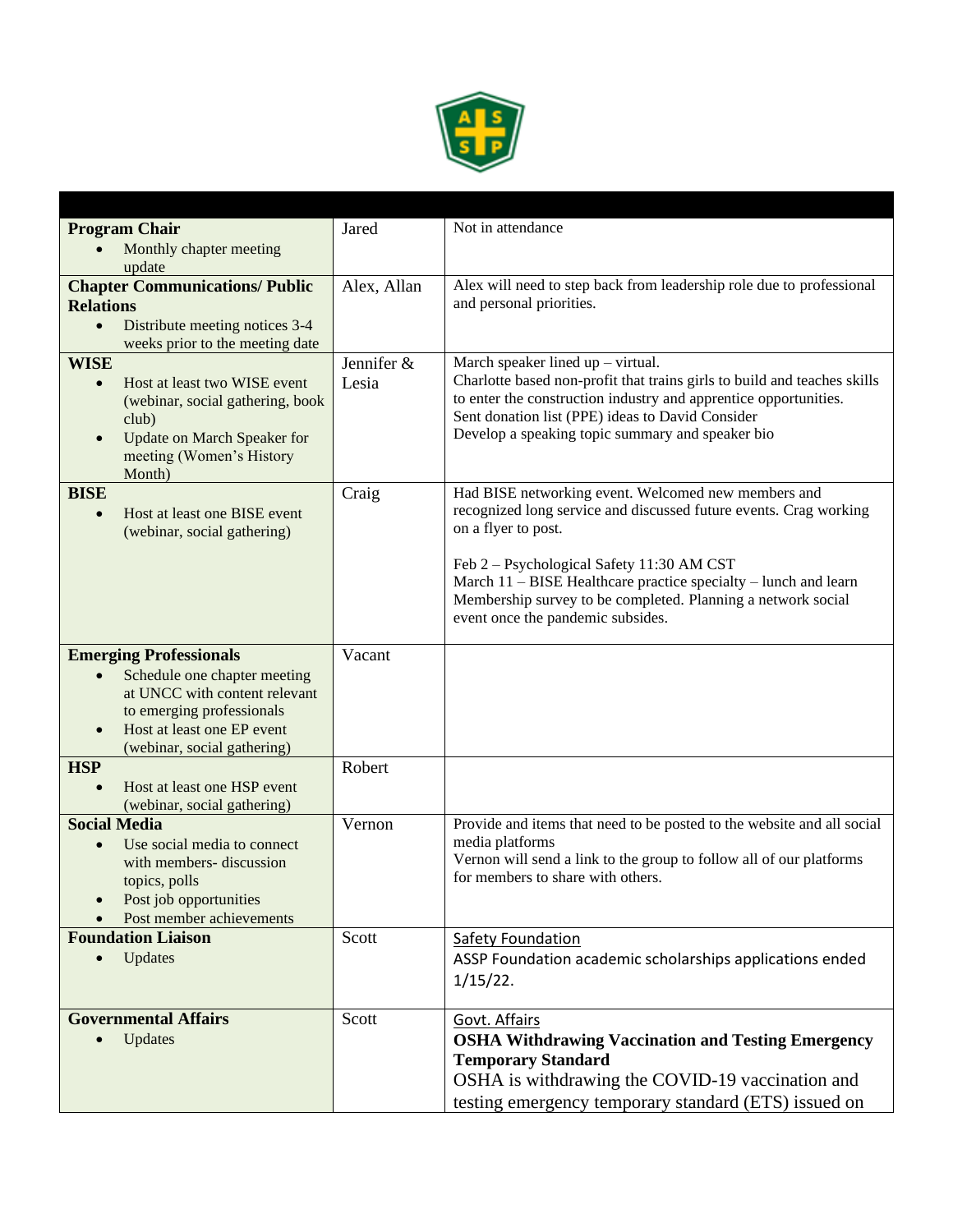

Nov. 5, 2021. The ETS was intended to protect unvaccinated employees of large employers with 100 or more employees from workplace exposure to coronavirus. The [withdrawal](https://gcc02.safelinks.protection.outlook.com/?url=https%3A%2F%2Fwww.federalregister.gov%2Fpublic-inspection%2F2022-01532%2Fcovid19-vaccination-and-testing-emergency-temporary-standard&data=04%7C01%7CKalinowski.Doug%40dol.gov%7C9a8bd0a72ead40db2c6008d9e029470a%7C75a6305472044e0c9126adab971d4aca%7C0%7C0%7C637787290166356148%7CUnknown%7CTWFpbGZsb3d8eyJWIjoiMC4wLjAwMDAiLCJQIjoiV2luMzIiLCJBTiI6Ik1haWwiLCJXVCI6Mn0%3D%7C3000&sdata=vvQDnmFETbotv7sOqZ71Xz0mlMXT%2B0S9j1nEVBBj%2B9M%3D&reserved=0) is effective Jan. 26, 2022. "Although OSHA is withdrawing the vaccination and testing ETS as an enforceable emergency temporary standard, the agency is not withdrawing the ETS as a proposed rule," the agency explains, adding that it is prioritizing its resources to focus on finalizing a permanent COVID-19 standard for healthcare.

For more information, please refer to OSHA's COVID-19 Vaccination and Testing ETS [webpage](https://gcc02.safelinks.protection.outlook.com/?url=https%3A%2F%2Fwww.osha.gov%2Fcoronavirus%2Fets2&data=04%7C01%7CKalinowski.Doug%40dol.gov%7C9a8bd0a72ead40db2c6008d9e029470a%7C75a6305472044e0c9126adab971d4aca%7C0%7C0%7C637787290166356148%7CUnknown%7CTWFpbGZsb3d8eyJWIjoiMC4wLjAwMDAiLCJQIjoiV2luMzIiLCJBTiI6Ik1haWwiLCJXVCI6Mn0%3D%7C3000&sdata=BIjVdAwjXQzDmUJhzAkC4OYLUsC9xtshJAku%2BXsdP2s%3D&reserved=0) and [Federal](https://www.federalregister.gov/public-inspection/2022-01532/covid-19-vaccination-and-testing-emergency-temporary-standard)  [Register notice.](https://www.federalregister.gov/public-inspection/2022-01532/covid-19-vaccination-and-testing-emergency-temporary-standard)

## **Federal Energy Commission – Final Rule on Safety of Water Projects**

The [Federal Energy Regulatory Commission](https://www.ferc.gov/) (FERC) has amended its regulations governing the safety of hydroelectric projects licensed under the Federal Power Act. According to the agency, [these revisions](https://www.govinfo.gov/content/pkg/FR-2022-01-11/html/2021-27736.htm) aim to promote the safe operation, effective maintenance and efficient repair of licensed hydroelectric projects and project works to ensure the protection of life, health and property in surrounding communities.

**Specifically, the regulations now incorporate two tiers of project safety inspections by independent consultants**; codify existing guidance requiring certain licensees to develop an owner's dam safety program and a public safety plan; and update requirements related to public safety incident reporting.

**FERC also is changing the process by which it reviews and evaluates the qualifications of independent consultants**  who conduct the inspections. The agency will focus its review on verifying the independent consultant team possesses the appropriate experience and technical expertise to evaluate all aspects of a particular project.

The rule is effective April 11, 2022.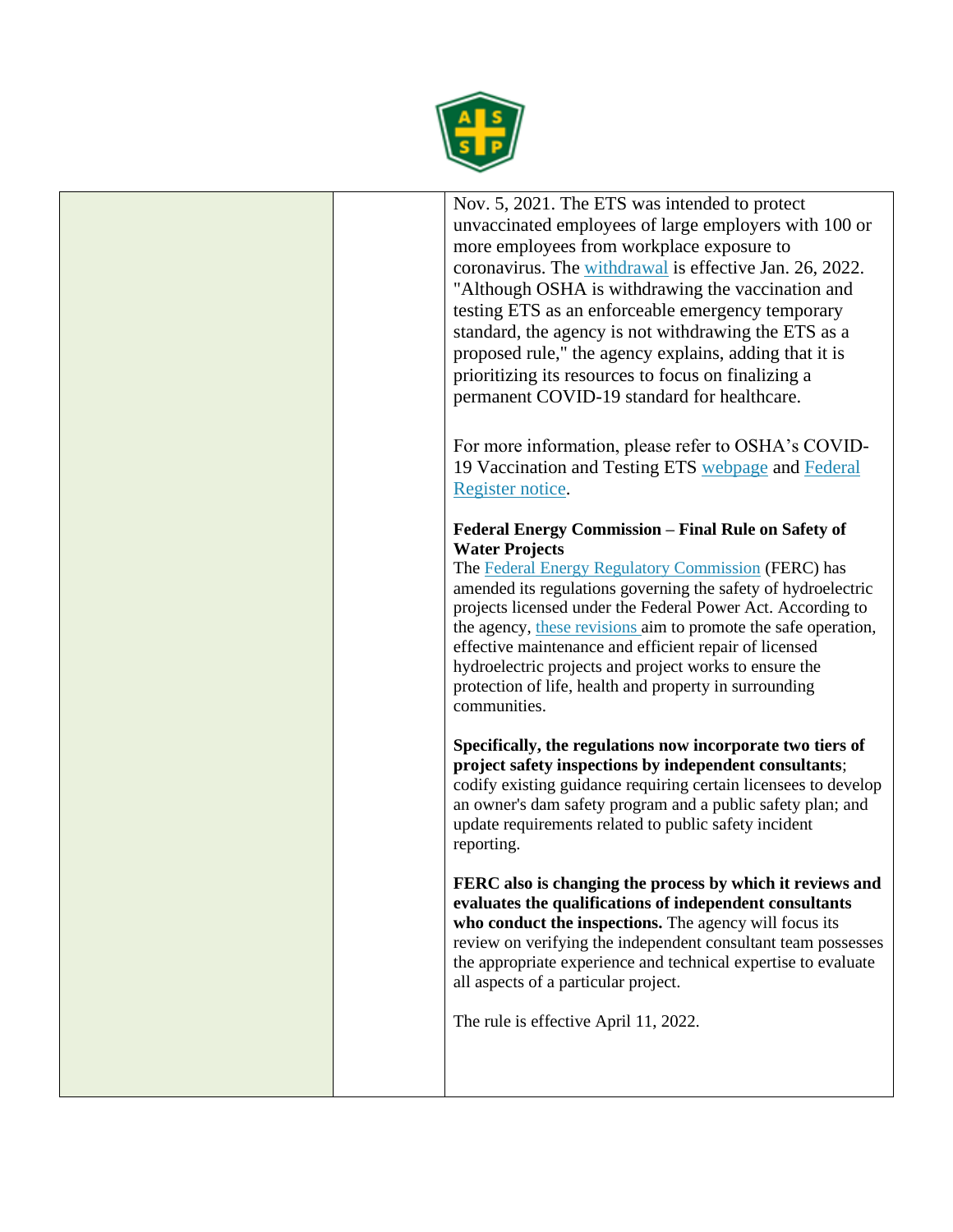

 $\mathbf{I}$ 

|                                                                                                                                                                                |         | <b>NIOSH Publishes Future of Work Research</b><br>Agenda<br>Jan 07, 2022<br>As the workplace, work and workforce continue to<br>change, NIOSH has published a research agenda<br>to identify ways to better understand and<br>address emerging and ongoing worker safety,<br>health and well-being issues. The agenda<br>outlines research-focused efforts that may inform<br>practice, policy and capacity-building activities. "It<br>frames the most pressing workplace and work<br>issues expected to impact the safety and health of<br>tomorrow's workforce, across jobs, occupations and<br>industries using a set of previously developed future<br>of work priority topics and subtopics," NIOSH<br>explains.<br>The goals and objectives aim to help NIOSH<br>scientists identify and prioritize grant proposals,<br>publications and other outputs as well as to<br>encourage the larger safety and health community<br>to address future of work priorities.<br>Download the agenda |
|--------------------------------------------------------------------------------------------------------------------------------------------------------------------------------|---------|-------------------------------------------------------------------------------------------------------------------------------------------------------------------------------------------------------------------------------------------------------------------------------------------------------------------------------------------------------------------------------------------------------------------------------------------------------------------------------------------------------------------------------------------------------------------------------------------------------------------------------------------------------------------------------------------------------------------------------------------------------------------------------------------------------------------------------------------------------------------------------------------------------------------------------------------------------------------------------------------------|
| <b>Membership</b><br>Update on new member<br>$\bullet$<br>handout material<br>Update on new member<br>$\bullet$<br>orientation video<br>Membership survey (March)<br>$\bullet$ | Allison | Currently have 337 members. Added 5 and lost 1. Allison will share<br>information with group.<br>Last survey – positive feedback on the DOL presentation.<br>Suggestions on future meetings - Demo and abatement, industry<br>trends, NSC strategies on distracted driving or equipment operations.<br>New member emails and welcome materials prepared.                                                                                                                                                                                                                                                                                                                                                                                                                                                                                                                                                                                                                                        |
| <b>Professional Development</b><br>Continue certification study<br>$\bullet$<br>group                                                                                          | Kevin   | Board Charlotte Safety and Health School has decided due to<br>COVID to delay the conference and will not plan virtual at this time.<br>Serves has chapter PDC. TBD                                                                                                                                                                                                                                                                                                                                                                                                                                                                                                                                                                                                                                                                                                                                                                                                                             |
| <b>Awards &amp; Honors</b><br>Acknowledge Long Service<br>Award                                                                                                                | Vacant  | Long service award recognized - Jan meeting.                                                                                                                                                                                                                                                                                                                                                                                                                                                                                                                                                                                                                                                                                                                                                                                                                                                                                                                                                    |
| <b>Construction Roundtable</b><br>Summary of previous meeting<br>Upcoming meeting                                                                                              | Jason   |                                                                                                                                                                                                                                                                                                                                                                                                                                                                                                                                                                                                                                                                                                                                                                                                                                                                                                                                                                                                 |